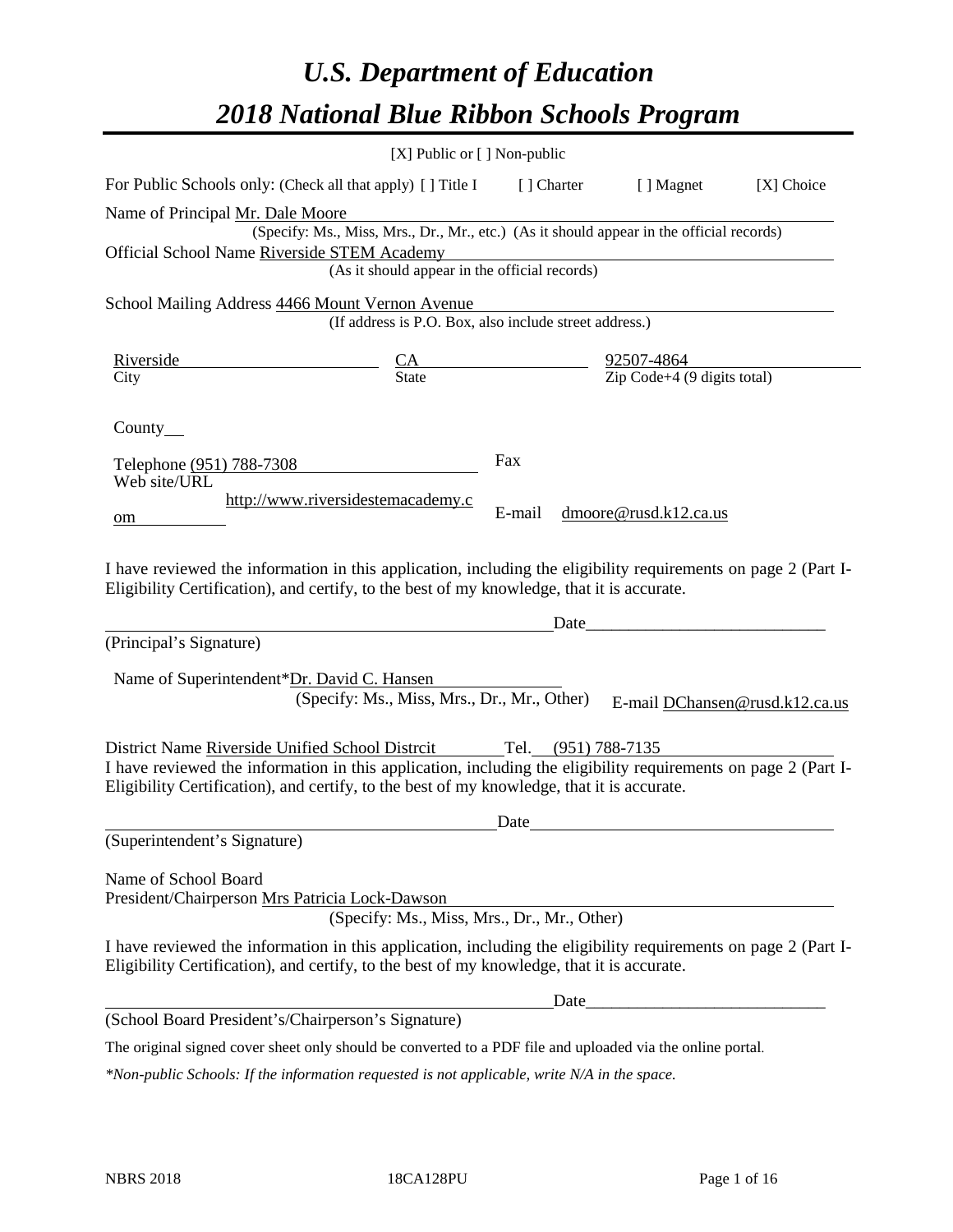The signatures on the first page of this application (cover page) certify that each of the statements below, concerning the school's eligibility and compliance with U.S. Department of Education and National Blue Ribbon Schools requirements, are true and correct.

- 1. The school configuration includes one or more of grades K-12. (Schools on the same campus with one principal, even a K-12 school, must apply as an entire school.)
- 2. All nominated public schools must meet the state's performance targets in reading (or English language arts) and mathematics and other academic indicators (i.e., attendance rate and graduation rate), for the all students group and all subgroups, including having participation rates of at least 95 percent using the most recent accountability results available for nomination.
- 3. To meet final eligibility, all nominated public schools must be certified by states prior to September 2018 in order to meet all eligibility requirements. Any status appeals must be resolved at least two weeks before the awards ceremony for the school to receive the award.
- 4. If the school includes grades 7 or higher, the school must have foreign language as a part of its curriculum.
- 5. The school has been in existence for five full years, that is, from at least September 2012 and each tested grade must have been part of the school for the past three years.
- 6. The nominated school has not received the National Blue Ribbon Schools award in the past five years: 2013, 2014, 2015, 2016, or 2017.
- 7. The nominated school has no history of testing irregularities, nor have charges of irregularities been brought against the school at the time of nomination. The U.S. Department of Education reserves the right to disqualify a school's application and/or rescind a school's award if irregularities are later discovered and proven by the state.
- 8. The nominated school has not been identified by the state as "persistently dangerous" within the last two years.
- 9. The nominated school or district is not refusing Office of Civil Rights (OCR) access to information necessary to investigate a civil rights complaint or to conduct a district-wide compliance review.
- 10. The OCR has not issued a violation letter of findings to the school district concluding that the nominated school or the district as a whole has violated one or more of the civil rights statutes. A violation letter of findings will not be considered outstanding if OCR has accepted a corrective action plan from the district to remedy the violation.
- 11. The U.S. Department of Justice does not have a pending suit alleging that the nominated school or the school district as a whole has violated one or more of the civil rights statutes or the Constitution's equal protection clause.
- 12. There are no findings of violations of the Individuals with Disabilities Education Act in a U.S. Department of Education monitoring report that apply to the school or school district in question; or if there are such findings, the state or district has corrected, or agreed to correct, the findings.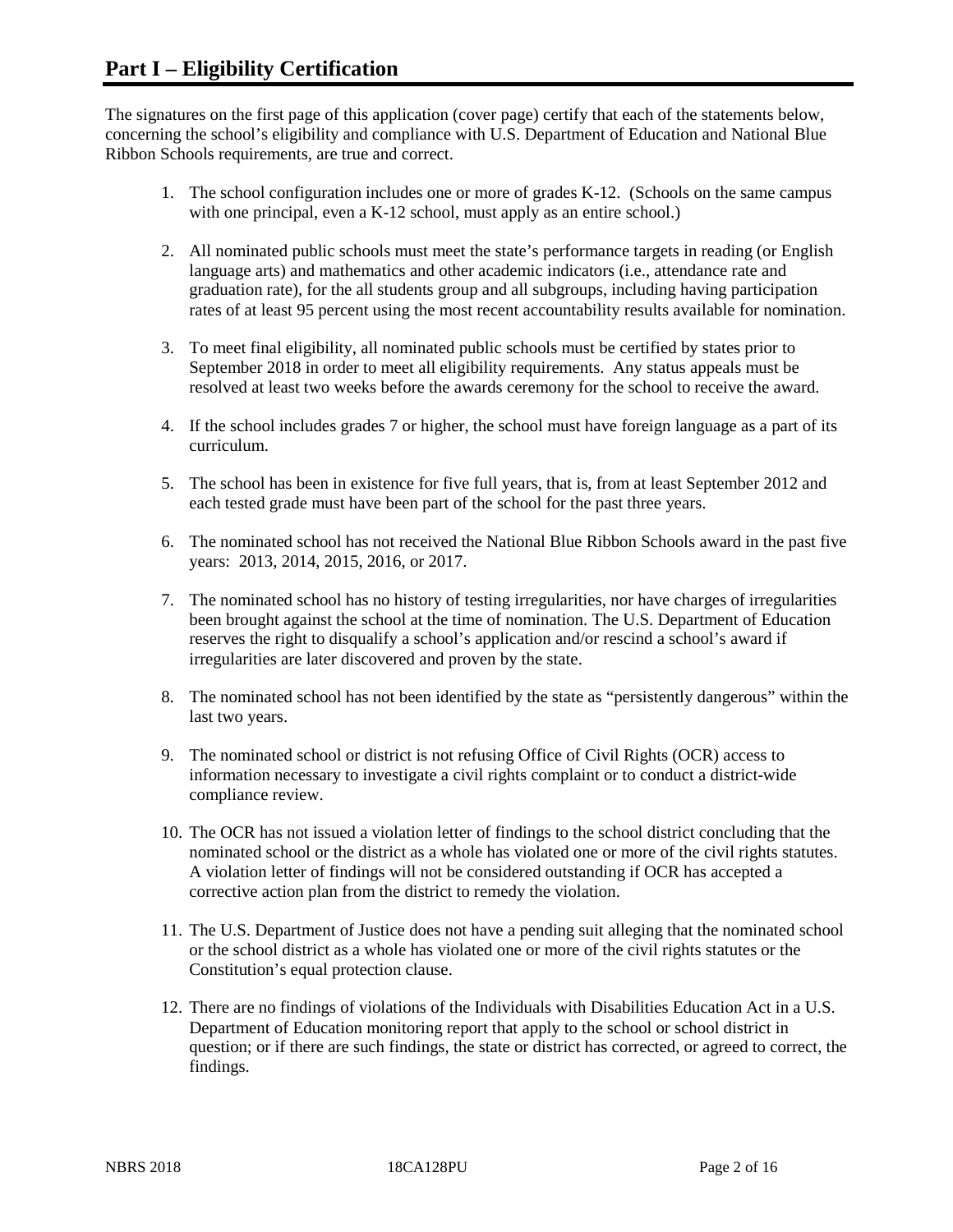# **PART II - DEMOGRAPHIC DATA**

#### **Data should be provided for the most recent school year (2017-2018) unless otherwise stated.**

### **DISTRICT**

1. Number of schools in the district  $\frac{30}{20}$  Elementary schools (includes K-8) (per district designation): 8 Middle/Junior high schools 8 High schools 0 K-12 schools

46 TOTAL

**SCHOOL** (To be completed by all schools)

2. Category that best describes the area where the school is located:

[X] Urban or large central city [ ] Suburban [] Rural or small city/town

3. Number of students as of October 1, 2017 enrolled at each grade level or its equivalent in applying school:

| Grade                           | # of         | # of Females | <b>Grade Total</b> |
|---------------------------------|--------------|--------------|--------------------|
|                                 | <b>Males</b> |              |                    |
| <b>PreK</b>                     | 0            | 0            | 0                  |
| K                               | 0            | 0            | 0                  |
| $\mathbf{1}$                    | 0            | 0            | 0                  |
| 2                               | 0            | 0            | 0                  |
| 3                               | 0            | 0            | 0                  |
| 4                               | 0            | $\Omega$     | 0                  |
| 5                               | 58           | 50           | 108                |
| 6                               | 56           | 51           | 107                |
| 7                               | 67           | 40           | 107                |
| 8                               | 64           | 44           | 108                |
| 9                               | 40           | 34           | 74                 |
| 10                              | 35           | 22           | 57                 |
| 11                              | 28           | 29           | 57                 |
| 12 or higher                    | 24           | 20           | 44                 |
| <b>Total</b><br><b>Students</b> | 372          | 290          | 662                |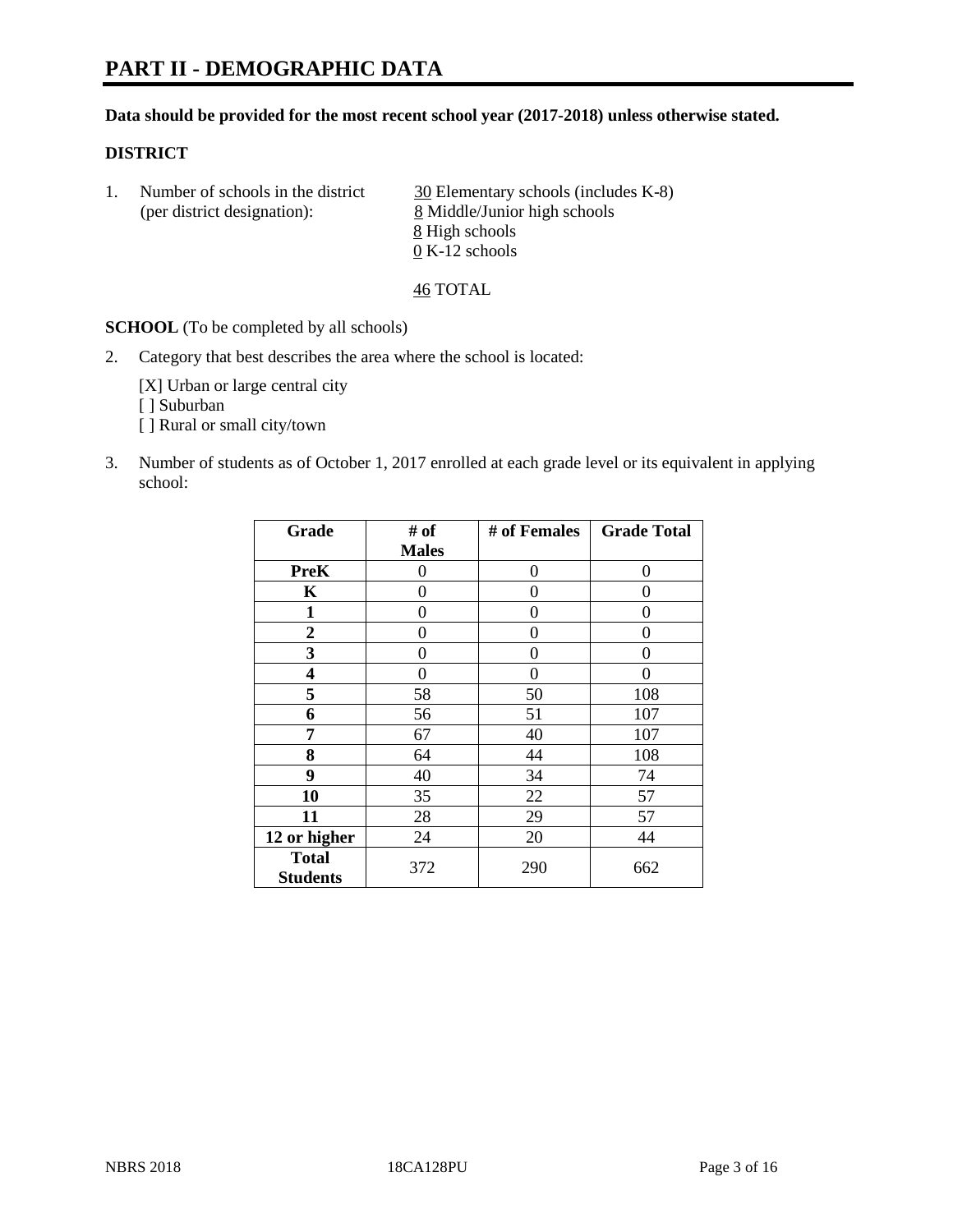4. Racial/ethnic composition of  $\frac{1}{20}$  % American Indian or Alaska Native the school:  $\frac{20}{8}$  Asian 20 % Asian 8 % Black or African American 24 % Hispanic or Latino 4 % Native Hawaiian or Other Pacific Islander 38 % White 5 % Two or more races **100 % Total**

(Only these seven standard categories should be used to report the racial/ethnic composition of your school. The Final Guidance on Maintaining, Collecting, and Reporting Racial and Ethnic Data to the U.S. Department of Education published in the October 19, 2007 *Federal Register* provides definitions for each of the seven categories.)

5. Student turnover, or mobility rate, during the 2016 – 2017 school year: 5%

If the mobility rate is above 15%, please explain.

This rate should be calculated using the grid below. The answer to (6) is the mobility rate.

| <b>Steps For Determining Mobility Rate</b>         | Answer |
|----------------------------------------------------|--------|
| (1) Number of students who transferred to          |        |
| the school after October 1, 2016 until the         | 8      |
| end of the 2016-2017 school year                   |        |
| (2) Number of students who transferred             |        |
| <i>from</i> the school after October 1, 2016 until | 24     |
| the end of the 2016-2017 school year               |        |
| (3) Total of all transferred students [sum of      | 32     |
| rows $(1)$ and $(2)$ ]                             |        |
| (4) Total number of students in the school as      |        |
| of October 1, 2016                                 | 642    |
| (5) Total transferred students in row (3)          |        |
| divided by total students in row (4)               | 0.05   |
| $(6)$ Amount in row $(5)$ multiplied by 100        | 5      |

6. English Language Learners (ELL) in the school:  $0\%$ 

2 Total number ELL

Specify each non-English language represented in the school (separate languages by commas):

7. Students eligible for free/reduced-priced meals: 31 % Total number students who qualify: 207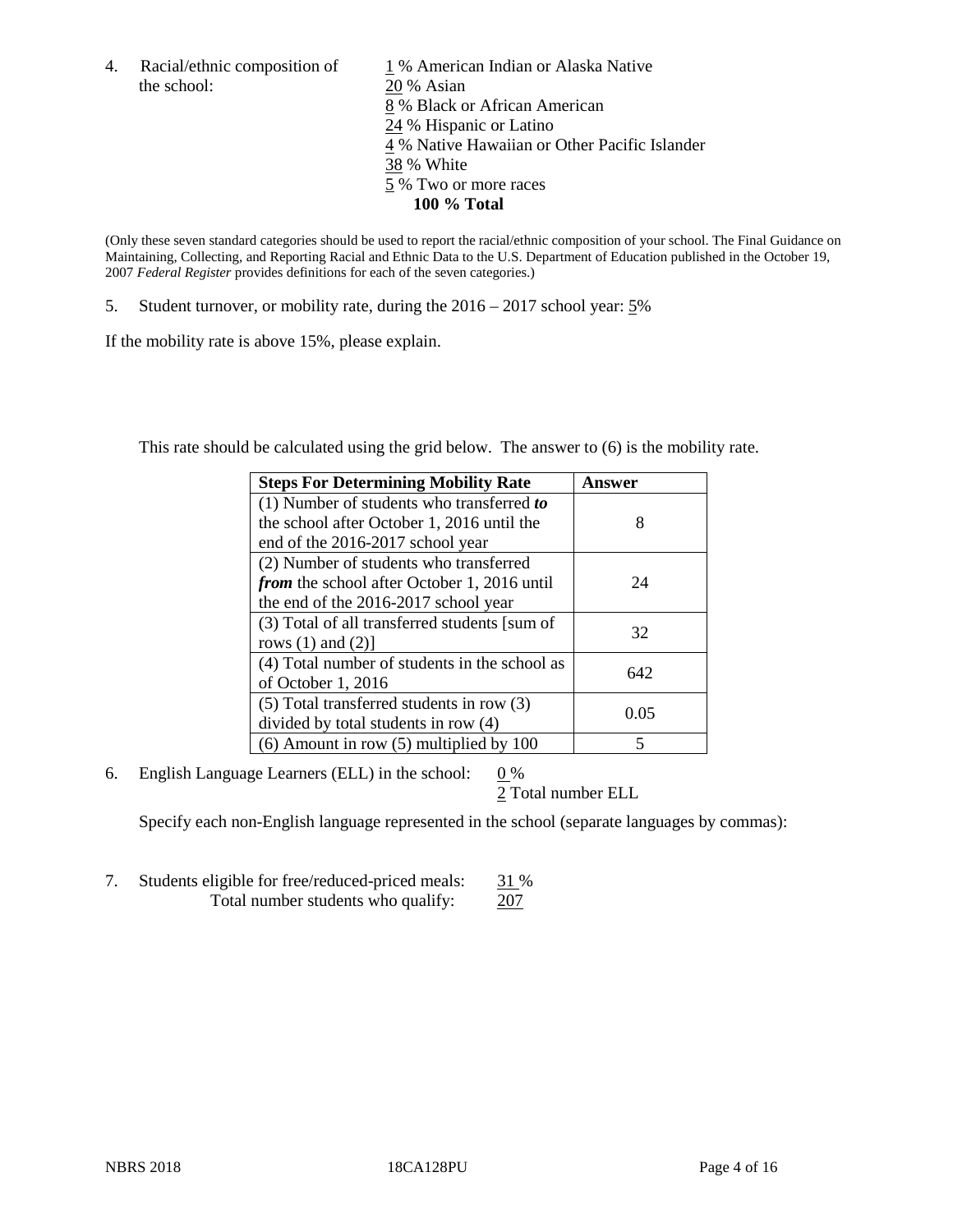11 Total number of students served

Indicate below the number of students with disabilities according to conditions designated in the Individuals with Disabilities Education Act. Do not add additional conditions. It is possible that students may be classified in more than one condition.

| 1 Autism                  | 0 Multiple Disabilities                 |
|---------------------------|-----------------------------------------|
| 1 Deafness                | 1 Orthopedic Impairment                 |
| 0 Deaf-Blindness          | 0 Other Health Impaired                 |
| 0 Developmentally Delayed | 0 Specific Learning Disability          |
| 0 Emotional Disturbance   | 6 Speech or Language Impairment         |
| 3 Hearing Impairment      | 0 Traumatic Brain Injury                |
| 0 Intellectual Disability | 0 Visual Impairment Including Blindness |

- 9. Number of years the principal has been in her/his position at this school:  $6$
- 10. Use Full-Time Equivalents (FTEs), rounded to nearest whole numeral, to indicate the number of school staff in each of the categories below:

|                                                                                                                                                                                                                                | <b>Number of Staff</b>      |
|--------------------------------------------------------------------------------------------------------------------------------------------------------------------------------------------------------------------------------|-----------------------------|
| Administrators                                                                                                                                                                                                                 | $\mathcal{D}_{\mathcal{L}}$ |
| Classroom teachers including those<br>teaching high school specialty<br>subjects, e.g., third grade teacher,<br>history teacher, algebra teacher.                                                                              | 23                          |
| Resource teachers/specialists/coaches<br>e.g., reading specialist, science coach,<br>special education teacher, technology<br>specialist, art teacher, etc.                                                                    | $\mathcal{D}_{\mathcal{L}}$ |
| Paraprofessionals under the<br>supervision of a professional<br>supporting single, group, or classroom<br>students.                                                                                                            | $\mathfrak{D}$              |
| Student support personnel<br>e.g., guidance counselors, behavior<br>interventionists, mental/physical<br>health service providers,<br>psychologists, family engagement<br>liaisons, career/college attainment<br>coaches, etc. | 3                           |

11. Average student-classroom teacher ratio, that is, the number of students in the school divided by the FTE of classroom teachers, e.g., 22:1 29:1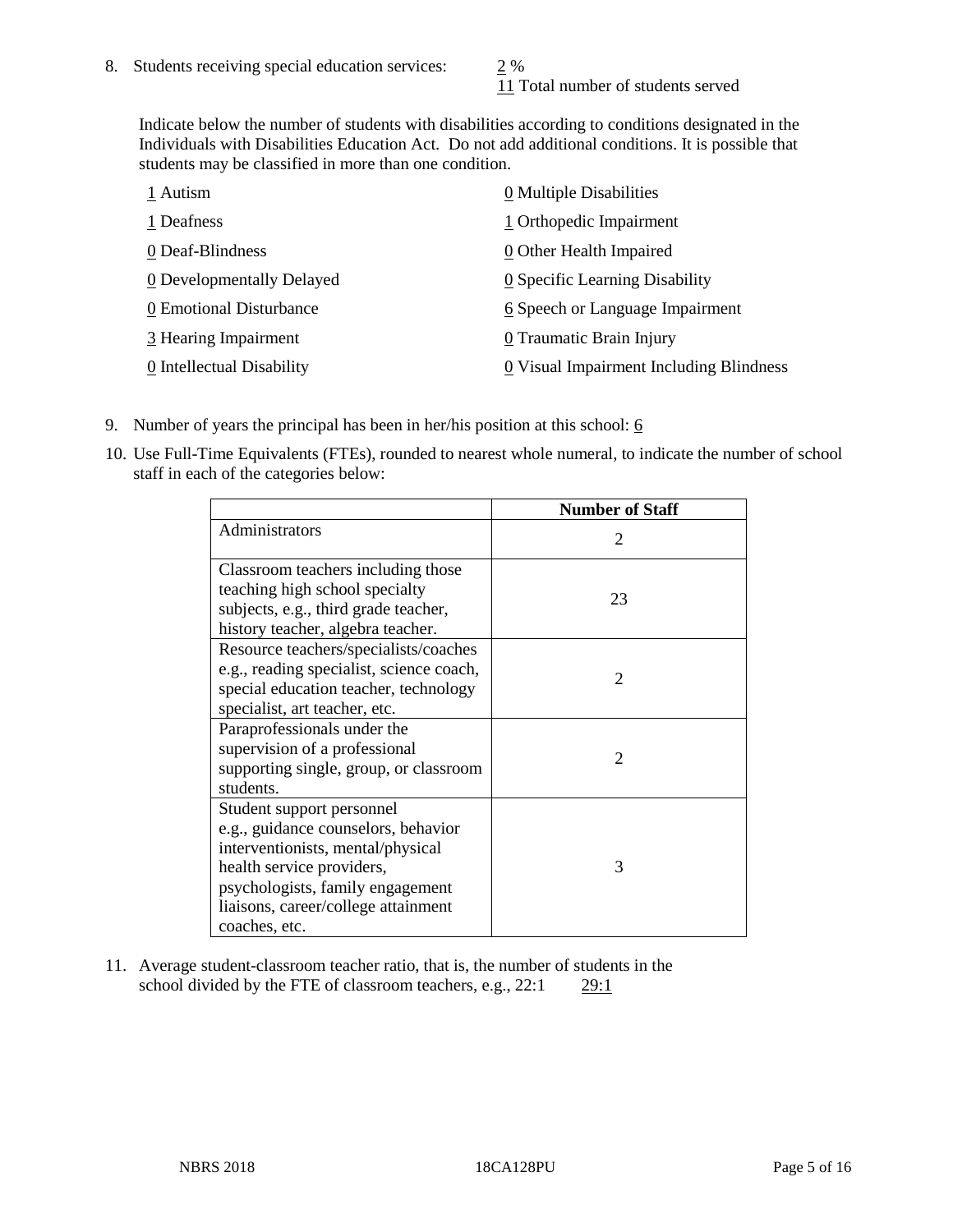12. Show daily student attendance rates. Only high schools need to supply yearly graduation rates.

| <b>Required Information</b> | 2016-2017 | $2015 - 2016$ | 2014-2015 | 2013-2014 | 2012-2013 |
|-----------------------------|-----------|---------------|-----------|-----------|-----------|
| Daily student attendance    | 97%       | 98%           | 97%       | 98%       | 97%       |
| High school graduation rate | .00%      | 0%            | 0%        | 9%        | 9%        |

### 13. **For high schools only, that is, schools ending in grade 12 or higher.**

Show percentages to indicate the post-secondary status of students who graduated in Spring 2017.

| <b>Post-Secondary Status</b>                  |     |
|-----------------------------------------------|-----|
| Graduating class size                         |     |
| Enrolled in a 4-year college or university    | 68% |
| Enrolled in a community college               | 29% |
| Enrolled in career/technical training program | 0%  |
| Found employment                              | 0%  |
| Joined the military or other public service   | 0%  |
| Other                                         | 3%  |

14. Indicate whether your school has previously received a National Blue Ribbon Schools award. Yes No X

If yes, select the year in which your school received the award.

15. In a couple of sentences, provide the school's mission or vision statement.

Riverside STEM Academy's mission is to provide students a rigorous, interdisciplinary learning environment focused on science, technology, engineering and mathematics, to foster the joy of discovery, and to promote a collaborative culture of ethical and innovative problem-solving.

16. **For public schools only**, if the school is a magnet, charter, or choice school, explain how students are chosen to attend.

Students entering the 5th grade are chosen through a high school service area, weighted lottery system. A cap is placed on students entering the program from out-of-district. An entrance requirement of "nearly meets" performance on their prior year Smarter Balanced Assessment Consortium (SBAC) scores in either ELA or Mathematics is applied. Students entering the high school program must complete an application and successfully complete an accelerated 8th-grade math program with proficiency. Priority is given to students who have completed the STEM Academy middle school program, while an at-large lottery is conducted for students applying to high school from outside of the school.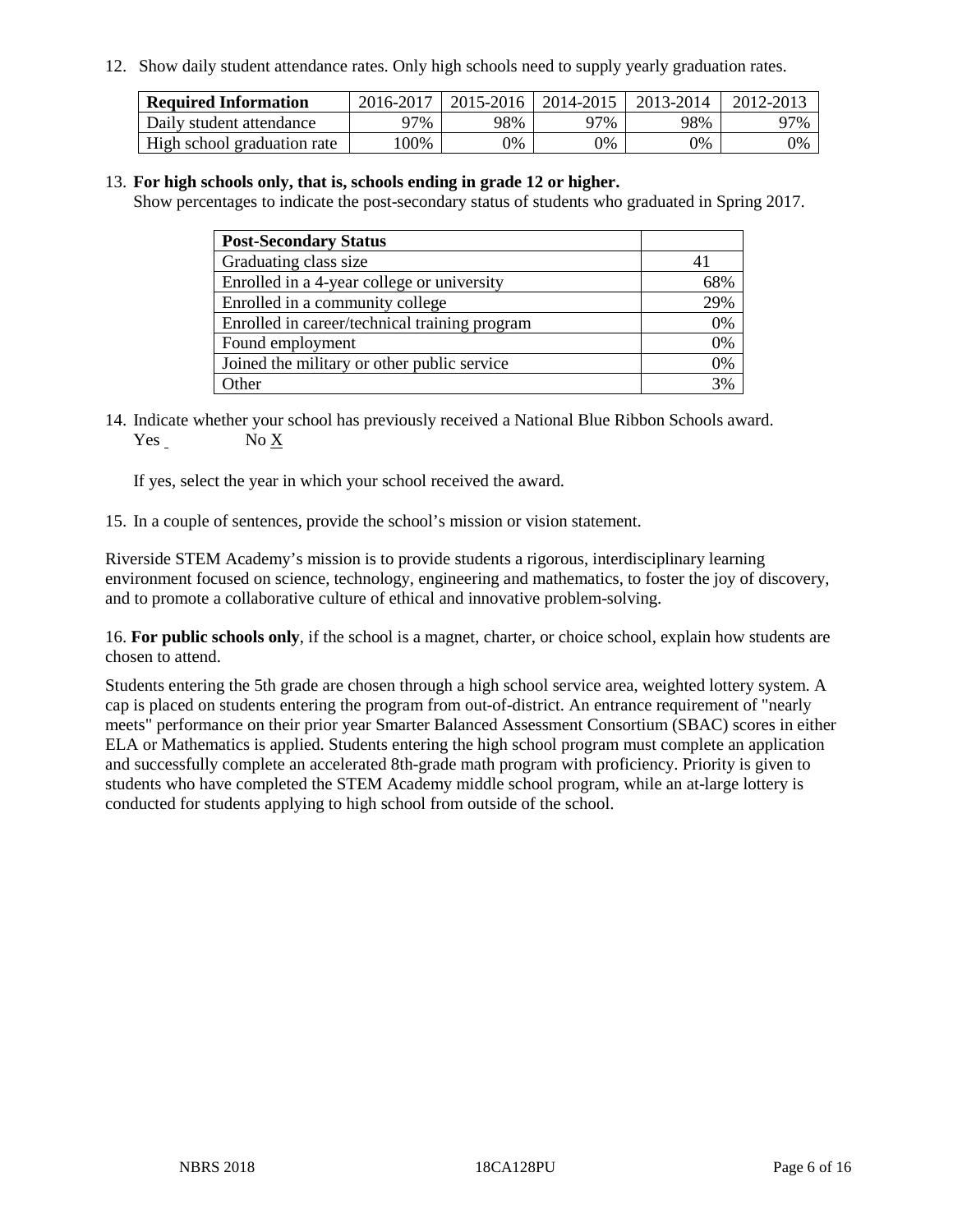# **PART III – SUMMARY**

The Riverside Unified School District established the Riverside STEM Academy (RSA) in the 2011-12 school year to increase and improve the preparation of students for careers in science, technology, engineering and mathematics (STEM). In its first year, the school served students in fifth through seventh grades, with a program designed entirely by an original team of six teachers. RSA has continued to add a new grade level each year as the program has grown. Currently in its seventh year, the school now serves students in fifth through 12th grades as one school with a middle school program and a high school program. It provides a local option for students interested in studying in a STEM-focused, accelerated learning environment with the goal of successfully completing a STEM major in college. RSA serves the city of Riverside and surrounding cities as the only STEM-focused program of its kind.

The school currently has 662 students, 38 percent of whom are white, 24 percent of whom are Hispanic or Latino, 20 percent of whom are Asian, eight percent of whom are Black or African American, four percent of whom are Native Hawaiian or Pacific Islander, five percent of whom are of mixed race, and one percent of whom are American Indian or Alaska Native. More than 31 percent of our students qualify for free- and reduced-price meals according to federal guidelines.

RSA uses its location near the campus of the University of California, Riverside (UCR), to partner with the university to offer guest speakers, workshops, field trips, research mentorships, academic tutoring, and dual enrollment options.

When the high school program opened in 2013, the majority of eighth-grade students that year opted to continue in the new program. Those students formed our first graduating class in 2017, 97 percent of whom went on to enroll in a post-secondary educational institution. Our first graduates earned a 76 percent acceptance rate at University of California schools, compared to a district acceptance rate of 59 percent. This year, we have graduates studying at MIT, Cal-Tech, UC Berkeley, Davidson, and Cal Poly Pomona, among others.

Each year, RSA performs remarkably on state standardized testing. In 2016, the middle school's California Assessment of Student Performance and Progress (CAASPP) scores ranked it first among more than 10,000 schools statewide. As a combined middle- and high-school program, RSA ranked eighth in the state that year. Our students are accelerated in math and science, and elementary and middle school students spend almost 40 percent more instructional time in those disciplines as compared to district average. High school students follow a rigorous course of study that includes Advanced Placement(AP) and Honors classes. During their sophomore through senior years, all students take two AP courses; with most juniors and seniors typically taking a total of four.

Every student at RSA uses technology to access the curriculum. Teachers use a variety of technologies in their curricula, including Google Classroom, Pear Deck, Screencastify, Kahoot, Poll Anywhere, and Wordle. Grades are reported online (on Aeries), and students manage their coursework and assignments online using PowerSchool Learning. Parents have access to both platforms and can access assignments and grades at their convenience.

One of the keys to RSA's success is constant innovation and ability for teachers to collaborate freely and frequently. Every Wednesday, students are released early so that teachers have collaboration time. Both high school and middle school staffs meet weekly to plan, compare notes and develop curricula to connect traditional silo-based content areas. Middle school teachers have common team planning time by grade level every day during their conference periods.

Junior/Senior teachers have developed the ThinkTank, a close collaboration between teachers of AP English Language and Literature, AP US History and Government and Engineering. The goal of the two-year course is to gain a better understanding of the world's needs and of our role in meeting those needs, incorporating ideas from history, philosophy, literature, ethics, design and engineering. Students apply design thinking concepts to create projects intended to address or solve real-world problems. Teachers team-teach, invite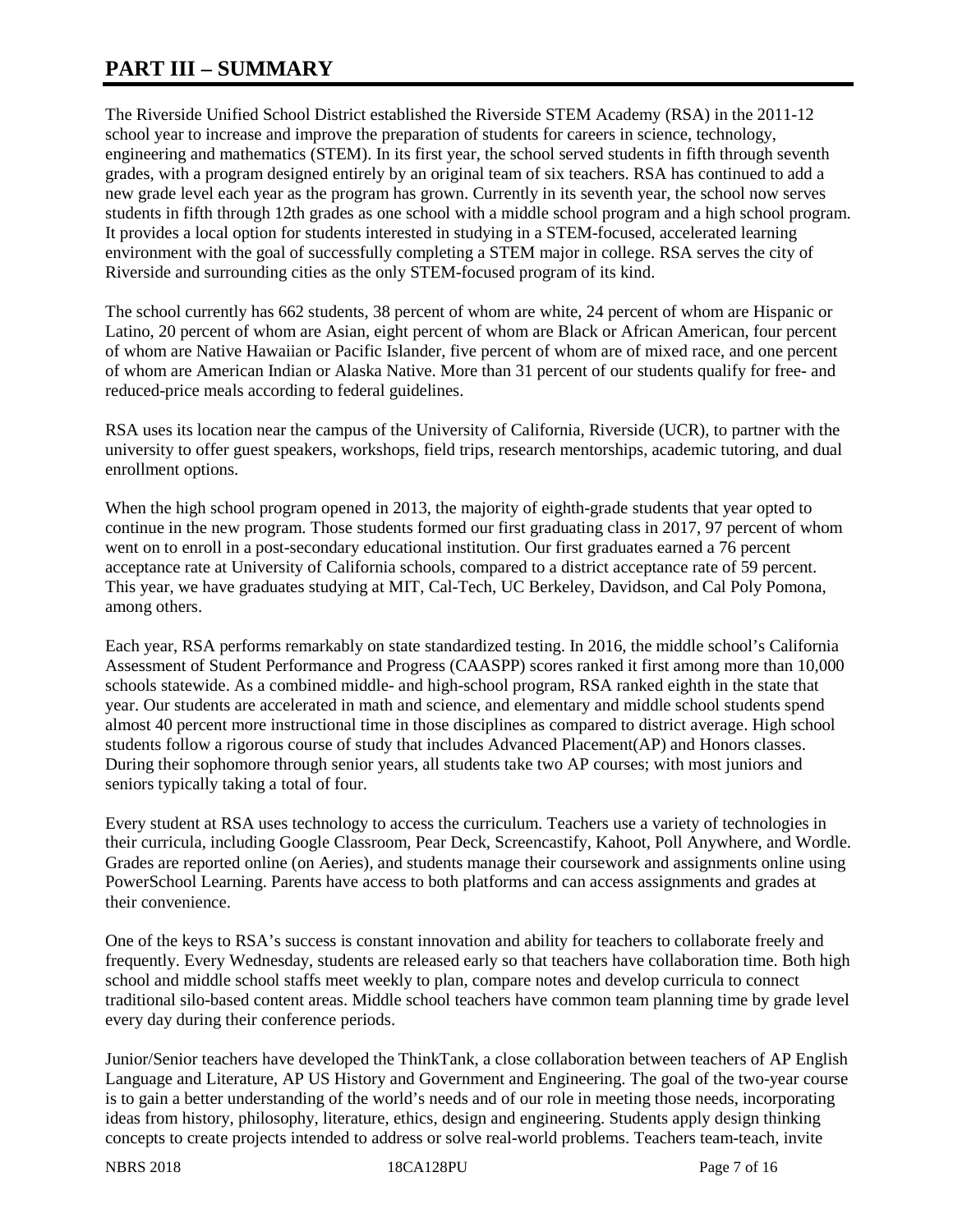guest lecturers and mentors, hold small group discussions, host studio and lab time, and individually guide the presentation of final projects. Students may present a capstone project at the end of their senior year.

An important element of ThinkTank is outreach. Working in teams, STEM students go to underserved local elementary schools to present interactive science lessons to students in third and fourth grades. In September, ThinkTank students completed projects on empathy and then held an exhibition at the Riverside Municipal Museum, where they served as docents to explain and interpret their projects for visitors.

In the middle school, sixth-graders recently completed a beautification project, installing an irrigation system and water-wise plants, which they will use to study photosynthesis and general botany.

Both programs have initiated a schedule called STEMWorks. In the high school, students have two 45 minute periods each afternoon where they can choose to attend a variety of sessions, including teacher office hours, tutoring, labs, special presentations, and class extensions. They sign up via an online registration system. In the middle school, STEMWorks offers enrichment classes every Wednesday. Students can choose among clubs such as American Sign Language, digital puzzles, creative writing, Science Olympiad, choir, computer programming and robotics, design challenges, art studio, chess, Speech and Debate, Wellness and Mindfulness, dance, and physical education.

Our small size lends itself to deep student/teacher relationships over time, as many of the staff teach students for two or more years. In addition, our active student government helps students feel connected to the school by planning school dances, activities, mentorships and team-building.

RSA's rigorous coursework has prompted teachers to begin an intervention program to help students keep up and maintain good grades. Teachers provide support before, during and after school and at lunch, offer cooperative grouping and study groups, and give opportunities for test repairs.

Last year, RSA was named a Gold Ribbon School by the California Department of Education, and last year's Western Association of Schools and Colleges accreditation process (RSA's first) earned RSA a sixyear accreditation, with no mid-cycle visit required.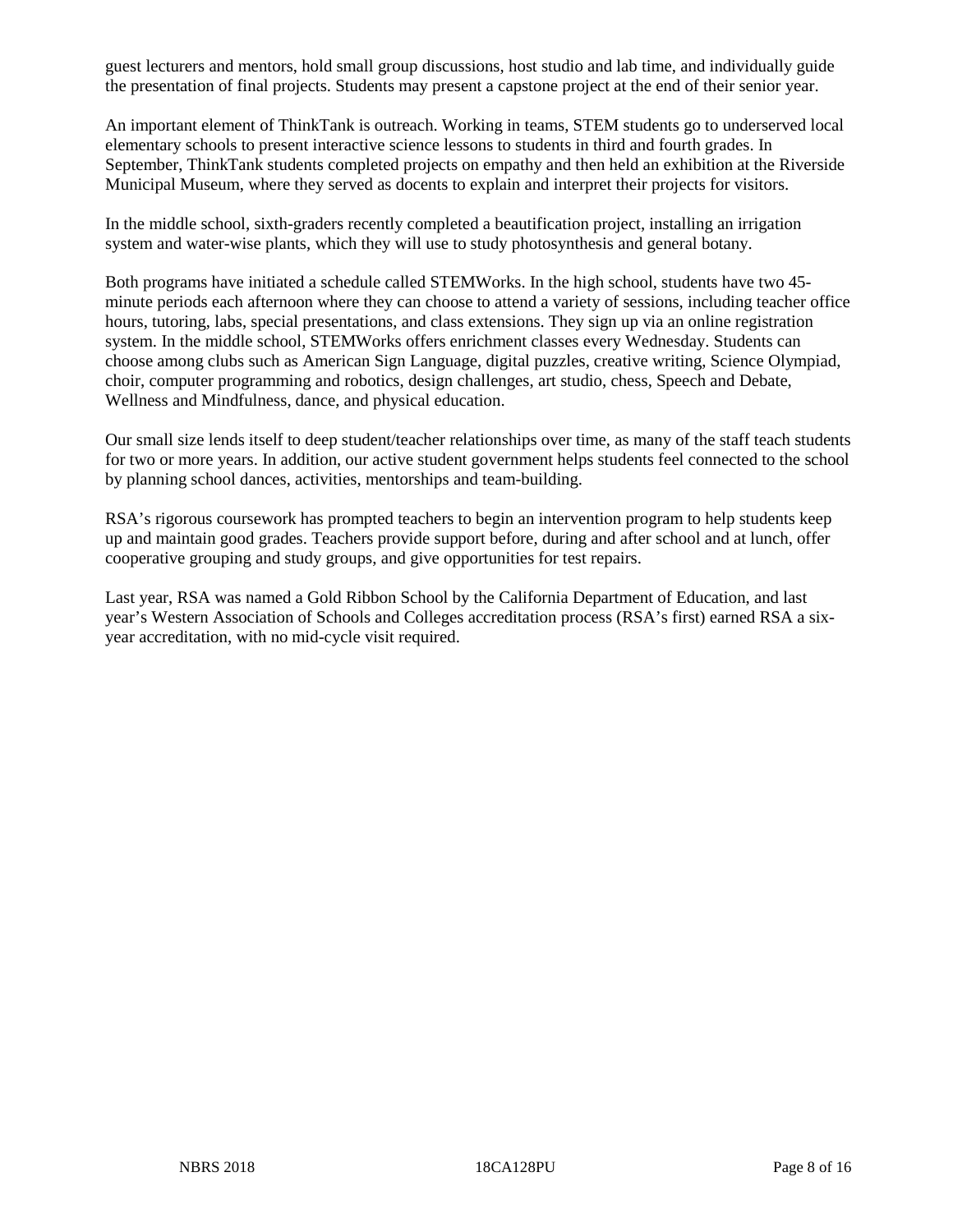# **1. Core Curriculum:**

RSA teachers designed the curriculum to meet our mission statement: "to provide students a rigorous, interdisciplinary learning environment focused on science, technology, engineering and mathematics, to foster the joy of discovery, and to promote a collaborative culture of ethical and innovative problem solving." Underpinning our mission statement (and therefore our curriculum) are our Core Beliefs: that students can succeed best in a learning community where academic disciplines are integrated; that critical thinking and problem solving skills are essential for students to understand the complex scientific, social and ethical issues facing humanity; and that collaborative learning and extracurricular activities are essential in developing leadership and interpersonal skills. The teachers have researched and implemented a mastery learning program to ensure that students are achieving in each of the curricular areas.

The RSA program of study is designed to build a solid foundation in STEM content areas to prepare students for college and for success in a STEM field. All middle school students are enrolled in a program of study that is articulated across each grade level. Students in grades five through eight attend three foundational courses (math, humanities and science, 85 minutes each) daily, with a 50-minute physical education period. Each student also participates in STEMWorks on Wednesdays.

All science courses beginning in grade five are designed as lab courses with embedded research skills. We also use the comprehensive, research-based elementary science program called Full Option Science System (FOSS) that includes daily, hands-on, inquiry science beginning in the 5th grade. Additionally, sixththrough eighth-grade science instructors have integrated Project Lead the Way (PLTW) engineering curricula into their programs to allow students opportunities to scaffold their knowledge and to meet the Next Generation Science Standards (NGSS). Students produce a science or engineering research product by the end of grade 6. Middle school coursework is designed to prepare students for success in Honors Chemistry in ninth grade. The middle school's solid science foundation equips students for success in our high school's rigorous and accelerated courses.

High school courses prepare students for college and career, and fulfill all coursework required for admission to University of California schools ("a-g readiness"). Every sophomore, junior and senior takes at least two AP courses per year, though most upperclassmen take at least four. In addition, some high school students take Riverside Virtual School classes online, and some are concurrently enrolled in college courses.

At the high school level, students enroll in many AP courses. We currently offer AP Chemistry, AP Environmental Science, AP English Literature and Language, AP U.S. History, AP Biology, AP Calculus AB, AP Microeconomics, AP Physics C, AP Statistics, and AP European History. This year, we are also offering AP tests in Chinese, Music Theory, Spanish Language, Computer Science A, and Macroeconomics, all of which the students study off-site or online. Our high school AP teachers attend summer institutes designed to deepen their content knowledge and instructional practices. In addition, teachers attend professional development workshops such as the BioChem conference, to keep abreast of the latest scientific and educational research in their fields.

RSA's math classes are accelerated. In general, students are a year ahead of their peers in traditional settings across the district. Students in our middle school spend almost 40 percent more time on math and science, as compared to students in traditional elementary and middle schools in our district.

Teachers work to integrate science into their curricula. In the middle school, teachers initiated C-STEM, which incorporates computing and coding skills into their math classes. High school students take honors math courses for their first two years, and AP courses in their junior and senior years. AP Math instructors attend AP summer institutes to develop a curriculum with strategies that best meet the College Board scope and sequence.

To accommodate the extra time spent on science and math, English language arts and history are blended at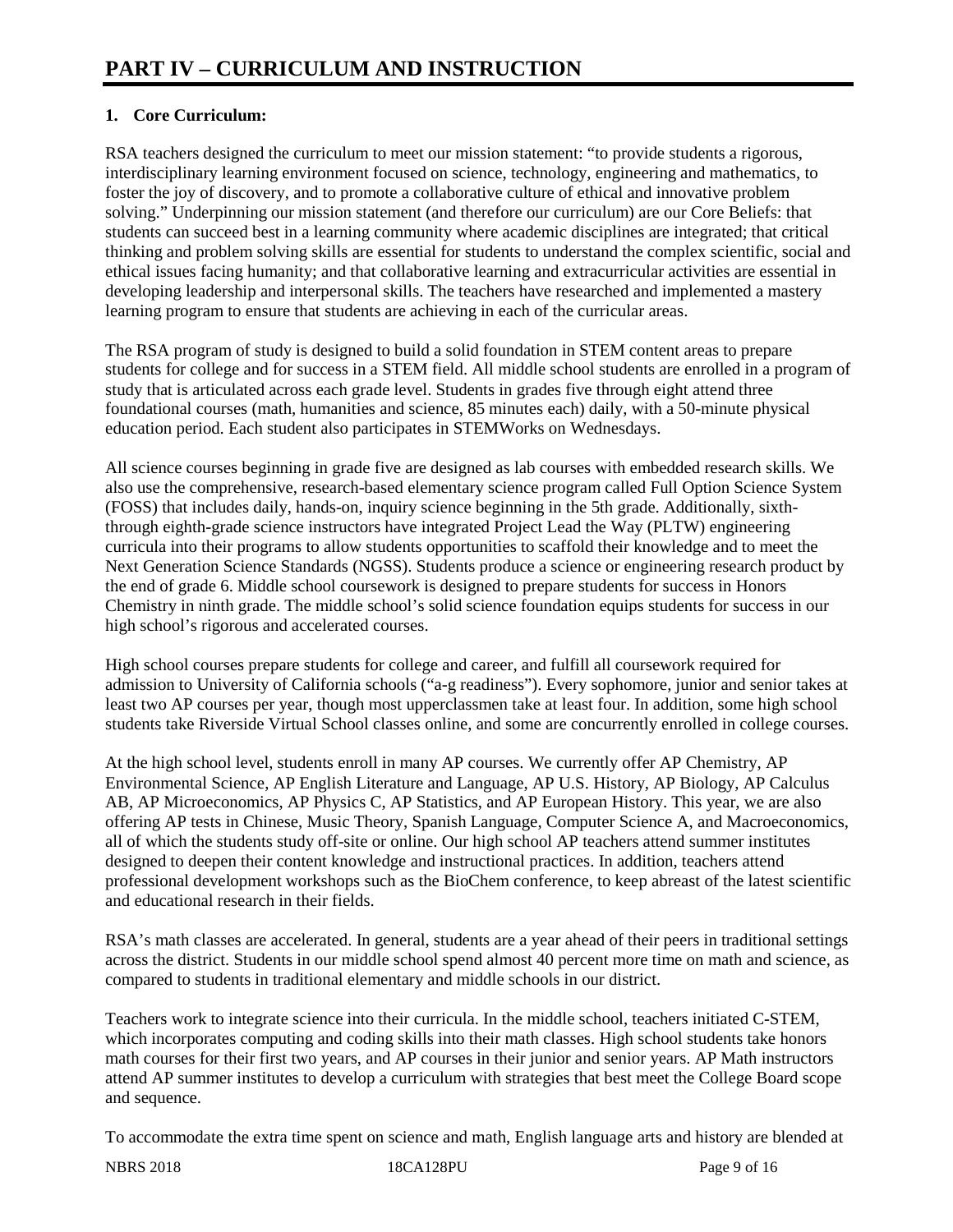grades five through seven into a single course called humanities. The humanities teachers work to design curricula that ensure that students will be strong communicators both in writing and speech, are exposed to a wide variety of literature reflecting historical and cultural influences, and engage in research methodologies. History instruction focuses on primary source analysis. Lessons are designed to be interdisciplinary, provide students a choice of subject, material, and assessment method, and are project based. In high school English language arts and history, students connect their subject areas through inquiry-based research projects that directly link to 11th and 12th grade ThinkTank. As seniors, students focus on a one-year-long project that represents learnings from multiple courses over the four years of study at STEM. High School history students take AP European and AP American history, as well as AP Government and Microeconomics.

Engagement is important in the planning of lessons in all curricular areas. Teachers are implementing backwards design, design thinking, a variety of modalities and media in the implementation of lessons, and student choice in the demonstration of the learning. Staff attend professional development to learn new ways to engage students (which they share in collaboration time with colleagues), and are adding components of personalized learning to their individual curricula.

RSA's program strives to produce students who are motivated and inspired to pursue further STEM study, have the capacity to gain entrance into four-year schools as STEM majors, and are able to successfully graduate and enter a STEM career. To this end, courses align with University of California requirements.

# **2. Other Curriculum Areas:**

A core component of RSA is the development of well-rounded individuals. To that end, visual and performing arts, music, and physical education are offered in addition to our rigorous academic program.

At the high school level, students take a theater class, which provides students with the opportunity to develop critical thinking and evaluation skills as well as performance opportunities. Students study theater history, technical theater, and musical theater, film, and television. Productions during the year allow them to showcase their skills in front of a variety of audiences. The collaborative nature of our school allows the high school theater program to work with the 7th and 8th graders to put on a middle school play. The high schoolers take on directing roles as well as coordinate backstage technical duties. The mentoring inherent in the process creates deep connections across the different age groups. During STEMWorks time, students also have a chance to practice, hone and showcase their artistic talents by participating in an arts club called Muse. Guest artists visit bimonthly to teach and inspire, and students show and sell their works monthly at Riverside's downtown ArtsWalk.

In addition to the performing arts at the high school level, the STEMWorks program gives middle school students an opportunity to choose arts programs that meet their personal needs. Students can participate in both choir and visual arts during these sessions, which develop students' knowledge and fundamental skills in the arts and increase their appreciation of a wide variety of genres. This helps us foster the joy of learning (part of our mission statement), and creates lifetime appreciators of the arts. Students in the visual arts classes participate in the PTSA sponsored "Reflections" contest and showcase their art at the Riverside Art Museum, as well as around the school campus.

At the core of our music education program is a band program open to all students, grade 5-12. The 5th and 6th grade Band meets two days per week. A separate 7th and 8th grade group meets four days a week, and a high school group meets three days a week.

RSA has two credentialed Physical Education teachers. They meet daily with 5th-8th graders, providing a structured PE program that follows district and state standards. At the high school level, students participate in PE through our district's virtual school, with one of the PE teachers serving as their online teacher. Virtual PE allows students to work with the teacher to design a personalized program. Students select and track their own personal fitness activities under the direction of the teacher. Students participating in a sports PE program at a district high school are concurrently enrolled in that school's PE department.

NBRS 2018 18CA128PU Page 10 of 16 In order for students to be prepared to enter global STEM careers, students at the high school level take up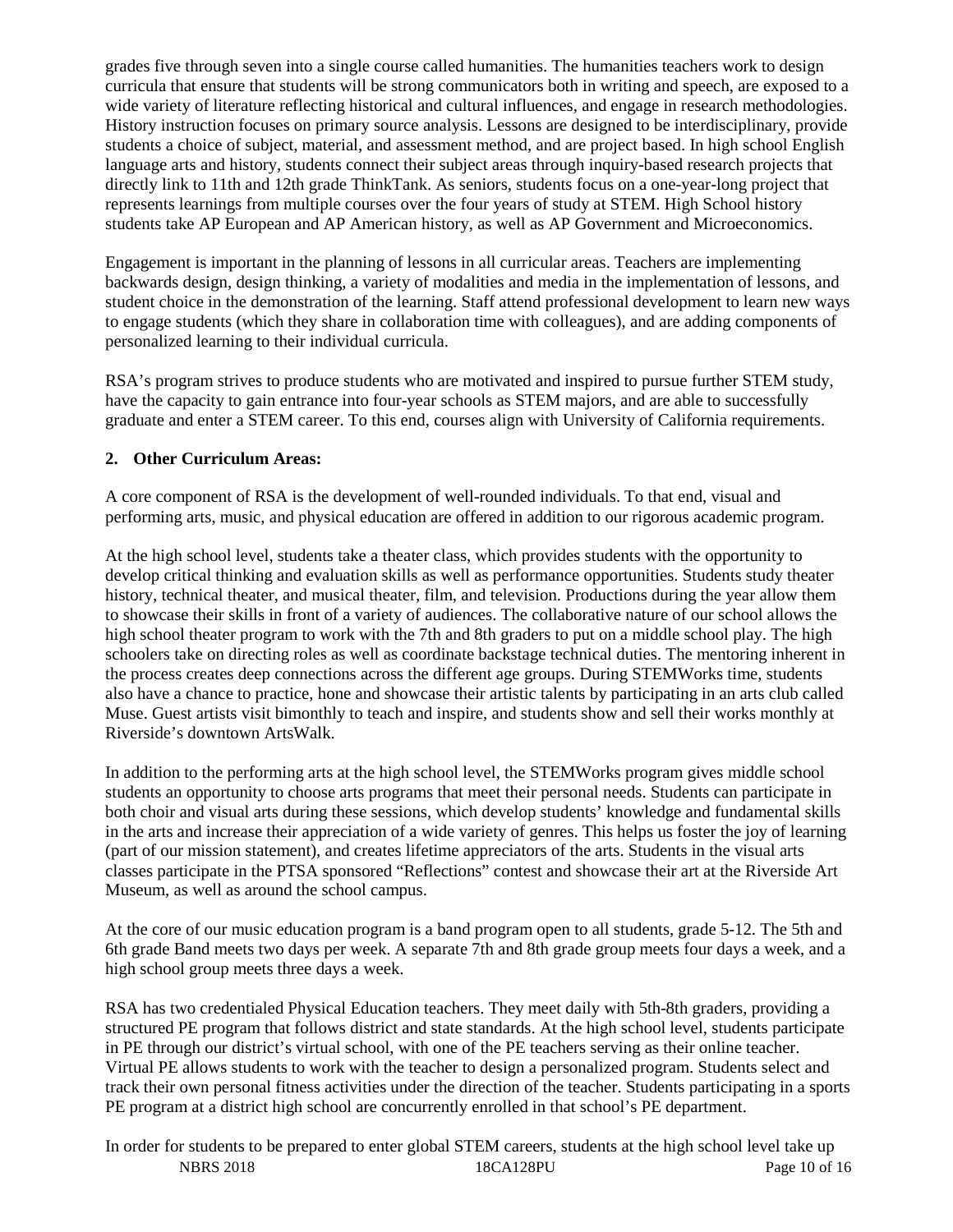to three years of Spanish. The third year is Honors weighted. Students are encouraged to continue language studies in college and to pursue study abroad opportunities. In addition, each year, a teacher takes small groups on private study tours abroad so that students can use their acquired language in real-life settings. Previous groups have traveled to France, Costa Rica, Italy, and next year, Spain. Second-language acquisition provides long-term benefits for students, and can make graduates more competitive in the increasingly globally-connected world of work.

One important aspect of RSA's innovative STEM program is that all students have personal technology that they access in school and at home, on a 1:1 ratio. Students each have their own (or a school-provided) laptop allowing them to conduct research, and design and innovate individual and collaborative projects. Since students are immersed in technology, it is critical that all students have a good understanding of both digital literacy and citizenship. Teachers at all grade levels use a district-provided curriculum as base for providing dedicated specific instruction in these areas.

Several clubs on our campus also support student skills and knowledge. One of the most active clubs is Speech and Debate. RSA has both high school and middle school teams. Each team competes very successfully at the regional and state level. Science Olympiad is another key component of our extracurricular program. Students who are invited to be on the school team work for several months preparing for competitions and excel at all levels.

RSA high school offers an innovative engineering class known as ThinkTank. The goal of this class is to engage students and apply prior knowledge and skills through interdisciplinary real-world projects. Recently RSA was awarded a grant to build a "tiny house" as a part of the city of Riverside's homeless initiative.

# **3. Instructional Methods, Interventions, and Assessments:**

Teachers research and employ a variety of instructional, intervention, and assessment methods to ensure that RSA students are achieving at a high level. Instructional methods include direct instruction, design thinking, mastery learning, project-based learning, cooperative learning, and student choice. A core belief is that students will succeed best when the academic disciplines are integrated.

Teachers meet for Professional Learning Community (PLC) meetings to research and share effective strategies to develop interdisciplinary learning opportunities with one another. Interdisciplinary projects are planned and executed through the core curriculum or STEMWorks in the middle school. ThinkTank in high school takes the interdisciplinary approach to its highest level by exposing the students to the integral relationship between humans (with their motivations, needs, wants, and desires) and the environment. Pursuing projects of choice exposes students to the work of engineers and designers as they use their growing knowledge to address real-world problems. In addition, students are required to incorporate learning from their other coursework into their projects.

Another strategy that teachers have been researching and increasingly incorporating is Mastery Learning. The academic acceleration at RSA makes it imperative that students master course material before moving on to the next level. Monitoring and assessing students and having them relearn and prove their mastery has helped ensure that students are meeting teaching objectives.

Additionally, teachers make sure students are hitting learning targets by offering a variety of intervention strategies. Individual teachers use classroom assessment to design intervention on core curriculum, and grade level teams meet weekly to identify students who are at risk in any class or skill. Intervention also happens in small group instruction during the 30-minute enrichment/intervention block four days a week in middle school, in focus group instruction within the class block, and before and after school tutoring provided by individual teachers or by UCR Science and Math Initiative students. Moby Max and Ten Marks are adaptive online programs used at the middle school level. These programs are designed to find and fix gaps in learning. Teachers use these both as formative assessment and as a tool for remediation. High school students are given a period of time each day to self-select an area of enrichment or intervention/support as needed. Teachers offer office hours, labs, class extension activities, study groups and quiet study periods. The academic counselor and grade-level staff leaders also monitor students and provide support as needed.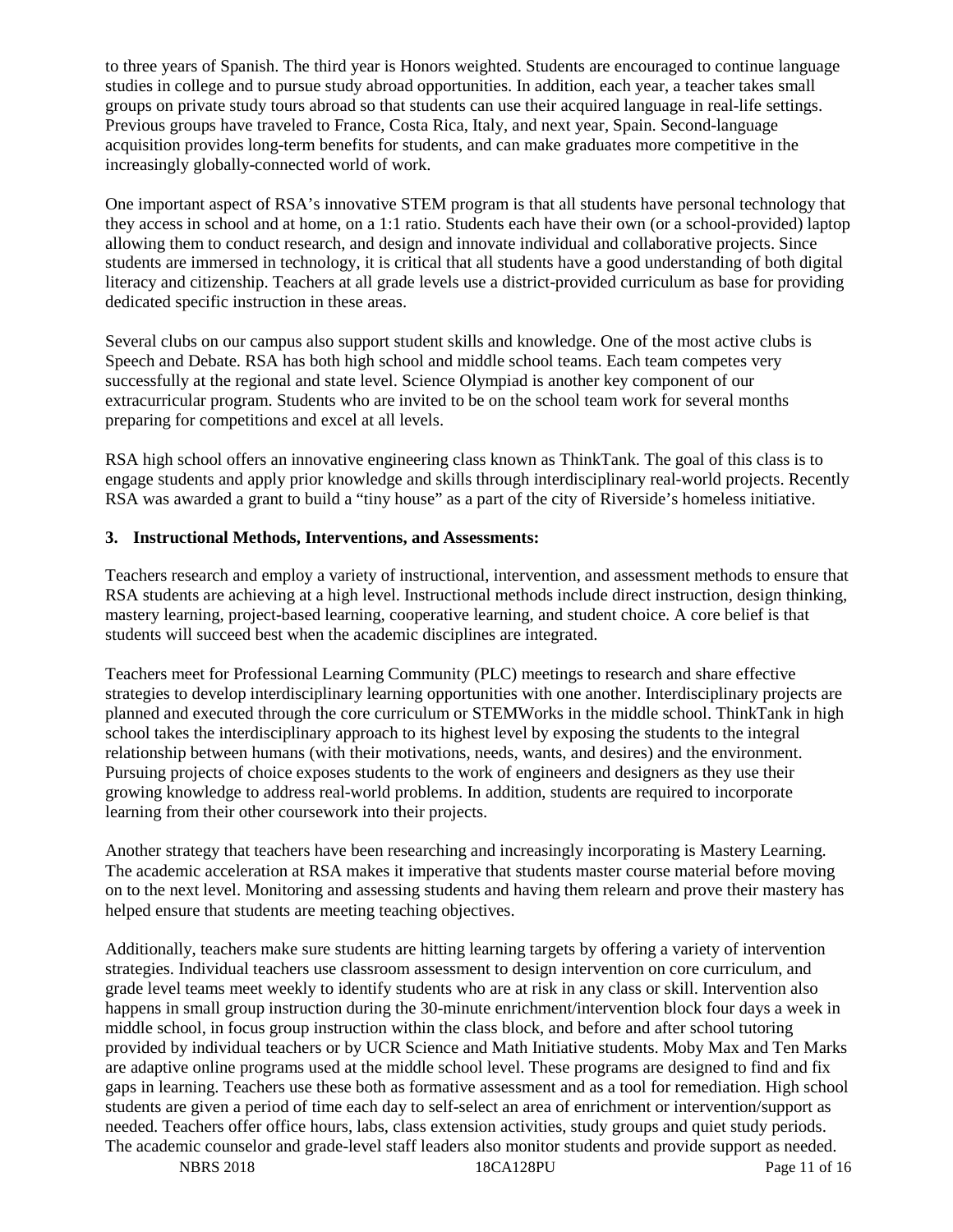A Student Success Team and 504 Plan facilitator is available to work with teachers and parents of students with needs that require stronger intervention or accommodation.

Intervention cannot occur without ongoing assessment. This begins even prior to entering fifth grade at RSA through the proactive Summer Bridge program offered to all incoming students. Students are assessed in academic and technology skills, and instructional plans are created to address any possible weaknesses through the summer and during the upcoming school year.

Because the course design is so unique to RSA, the assessments must also be teacher-designed to accurately measure the objectives of specific lessons. The best assessments are performance-based and are scored with predetermined rubrics. These types of assessments are used across the curriculum. Assessment data is used to drive the next instructional unit.

Teachers also administer district and state assessments to ensure that our students are meeting the grade level standards and expectations required. State testing results put RSA among the top-achieving schools in the state. State assessments have shown an achievement gap among the subgroup of African-Americans in math and language arts, which we have addressed in our school action plan. This calls for a variety of strategies, including tutoring and focused intervention, use of software programs for differentiation of core content, and personalized and blended learning opportunities for highest-need students.

RSA is a high-performing school with a consistent focus on maintaining a rigorous program. Students are rewarded and recognized for their achievements in award ceremonies and student-of-the-month programs. Teachers help students take responsibility and ownership of their own learning, which motivates them to continue to achieve.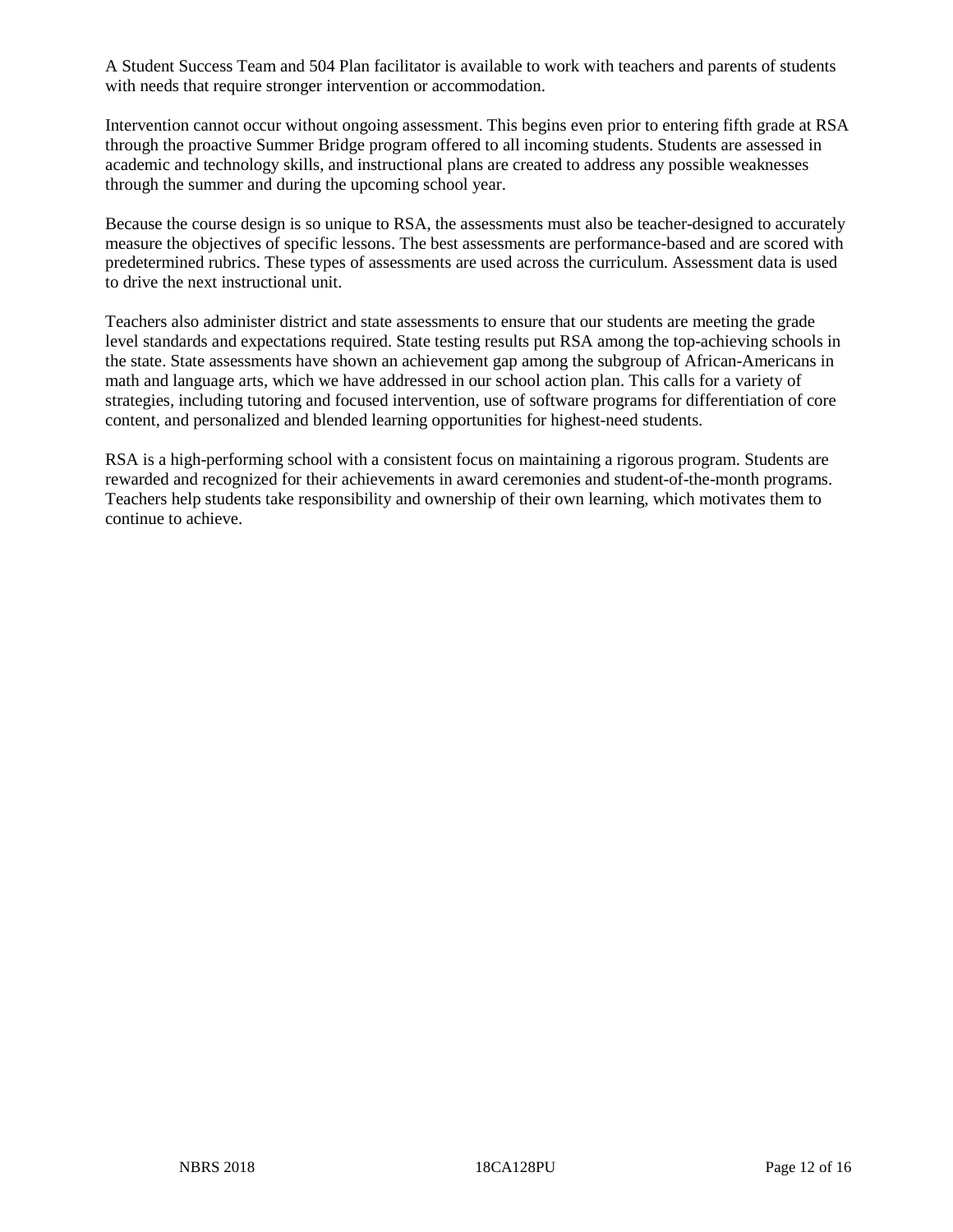# **1. School Climate/Culture:**

Riverside STEM Academy teachers are empowered and are committed to the overall success of the school's mission. Administration gives a high level of trust and freedom to the teachers. RSA was designed by teachers from the beginning and teacher innovation is a big part of our school's success. RSA administrators allow for a great deal of pedagogical freedom, which supports teachers to take risks and go outside traditional curricular boundaries. This is especially appreciated for ThinkTank and AP classes, and for cross-curricular co-taught projects that go beyond district scope and sequence. Teachers also have the power to use STEMWorks time to extend and enhance their own classroom curriculum to support their instruction. Administrators give the green light to projects that connect student learning across disciplines, and encourage any curricular ideas that allow for innovation and creativity from teachers and/or students. Teachers know that RSA staff are viewed as professionals and are supported and encouraged while 'coloring outside the lines.'

The school enjoys a cooperative, supportive, safe environment that nurtures learning. School culture is characterized by trust, professionalism, high expectations for all students, and a focus on continuous school improvement. The middle school staff encourages students through award ceremonies, spirit days, student of the month nominations, and DroidBucks given to students when they go above and beyond expectations. Staff members genuinely feel like a family and often connect before, between and after classes. Campus supervisors engage personally with students. Our small size allows adults to know kids' stories, to listen, to encourage and to support. Staff members, from the principal to the custodian, cultivate relationships with students. There are many opportunities, before classes, after school, and during the day, particularly because we have four different bell schedules and four separate lunch sessions.

We have a Student Assistance Program counselor who works with students on campus in both individual and group sessions. The SAP counselor helps students deal with personal issues and fosters positive social and group dynamics between peers.

RSA has a strong environment of leadership opportunities for teachers and for students. Both the middle and high school have Associated Student Body (ASB) organizations. The high school, with the guidance of ASB, has attended and hosted multiple "Synergy Days." The focus of these conferences is to gather students from within our school, within our district, or between districts to participate in activities that connect students, push them to forge relationships beyond "cliques" and share stories that stimulate empathy. Sessions also address issues such as stress management, traumatic life events, and bullying. In addition, we have an active Link Crew program, established by our ASB to recruit and train upperclassmen to ease the transition of new students to our campus and the high school experience. Link Crew members "adopt" freshmen, whom they shadow and guide through their first year at RSA.

RSA is also an active place for clubs and extracurriculars. We are currently running 23 active clubs, each started by students, in a variety of interest areas, including chess, video, Muse (to inspire the arts), California Scholarship Federation, Red Cross, Community Service, Nature Club, Speech and Debate, Japanese Culture, Future Business Leaders of America, Yearbook, Closet Thespians, Magic the Gathering, and Robotics. Students know that if they have an club idea to pursue, people with whom to pursue it, and an advisor willing to host them, they have the opportunity to explore and enjoy.

Several parents, staff and community members formed a STEM Foundation (a non-profit fundraising board) to provide funding sources for big projects. Proceeds from fundraising events directly benefit school programs, materials and facility needs. The Board is made up of parents, school staff, and members of the local business community, including Bourns Engineering, a large multinational corporation headquartered in Riverside. The Foundation also serves as a platform to highlight the importance of the STEM program in the community.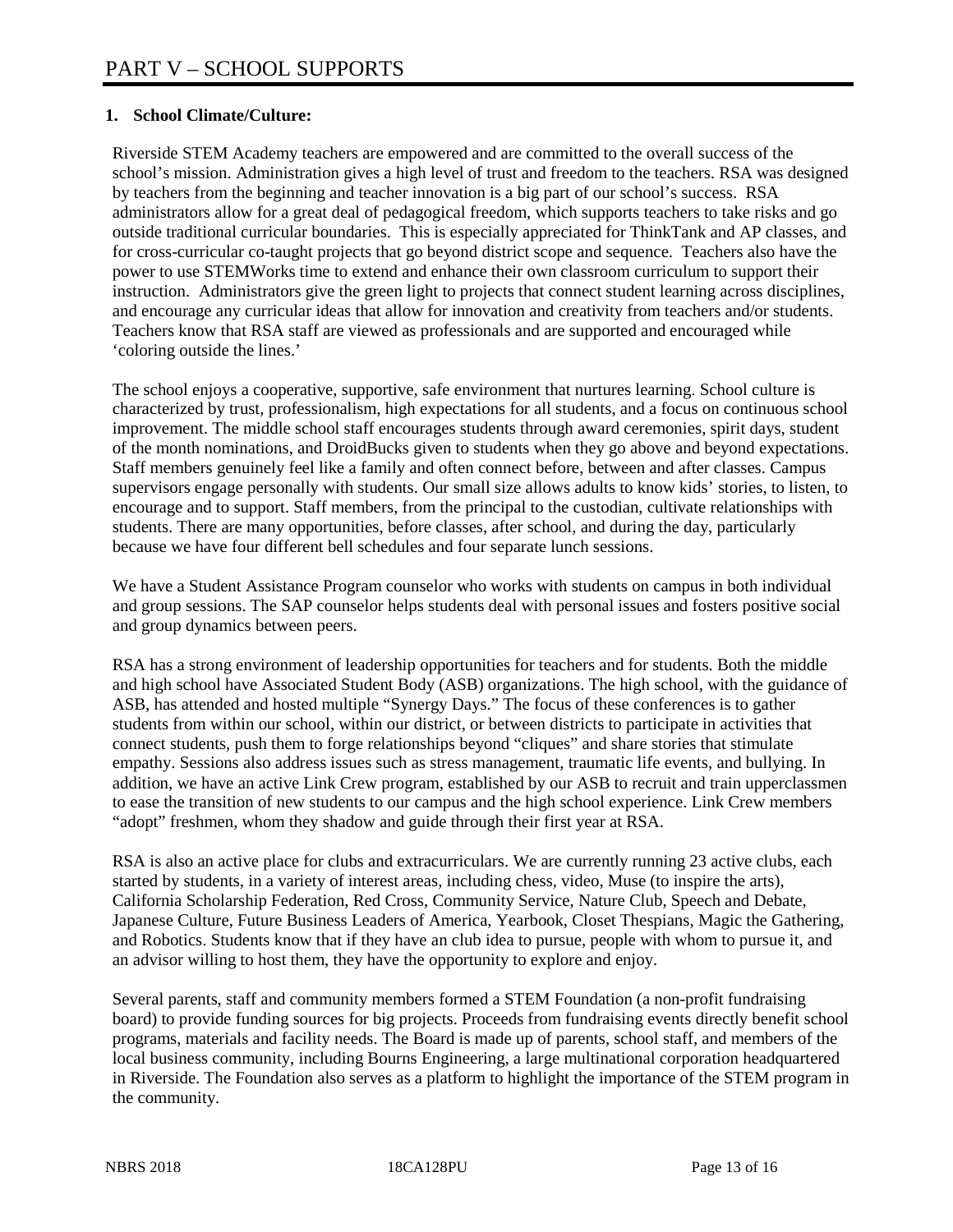## **2. Engaging Families and Community:**

RSA regularly involves families, businesses, and the community. The formation of the Academy was only made possible by strong community and parent advocates that put in time and effort to first initiate and to provide continual support to the school.

Strategies that have been most successful in involving and engaging families include our Parent/Teacher/Student Association, middle- and high-school level ASB programs, the use of designated middle and high school websites, and other social media such as Twitter, Facebook, and Instagram, as well as the interactive site PowerSchool Learning (PSL). Parents, industry leaders, community leaders, and partners including staff and professors from UCR are invited to be involved in various capacities. An RSA Foundation has also been developed to further involve community and business partners with our school.

All parents are trained by our Tech Specialist to access and use PSL to stay current with their students' coursework and grades. Teachers link syllabi, videos, slides, calendars, rubrics and other resources on PSL and input grades online. Special activities are announced through PSL, the RSA website, Facebook, emails and the PTSA newsletter. Grade level teams meet regularly to evaluate student progress and to involve parents in conferencing to meet, maintain, or celebrate that progress. Achievements are also celebrated with award ceremonies, ASB led Spirit Days, and daily announcements.

Parents and community members are encouraged to be involved with student success and school improvement by serving on the PTSA, the School Site Council, special evaluations groups such as WASC (Western Association of Schools and Colleges), and by becoming coaches and mentors for Science Olympiad and in our Speech and Debate program. The UCR Faculty is particularly involved in supporting the school goals. Faculty members write National Science Foundation grants, provide classwork through the Fellowships and Internships in Extremely Large Data Sets (FIELDS) scholarship funded by National Aeronautics and Space Administration and the Jet Propulsion Laboratory, facilitate mentorships, enroll students in the UCR Summer Academy, serve as mentors for research, and speak in our symposiums.

## **3. Professional Development:**

The needs of students drive professional development at RSA. Teachers meet in groups to identify ways in which they can learn to meet the goals and needs of students more effectively. Training takes place at our school site, at the district level, or sometimes in conferences on a national scale. Although there is professional development that all staff members attend, most training varies by individual. This individualized program of professional development reflects the individualized program and choice we emphasize with our students. Staff development goals are written into the School Action Plan.

Professional development is provided through the leadership team, our weekly Professional Learning Communities meetings, and through the district professional development department which allows teachers to sign up for courses offered in a variety of disciplines. RSA teachers participate in our district Professional Development days at the beginning of each school year. Additionally, teachers have used the district Professional Development Hub to take classes on topics such as addressing needs of Autism Spectrum Students in the regular classroom, curricular technologies, Google Expeditions, and Close Reading and Math strategies. At the weekly PLC meetings, teachers rotate in providing trainings on instructional methods, technology applications, or new standards. In addition, our teacher leaders have arranged for district professional developers to come and provide targeted inservices in addressing needs of second language learners and more advanced technology applications. Individually, teachers have received professional development FOSS science instruction, CSTEM programming, Backwards Design, Career and Technical Training and Project Lead the Way among other topics. Counselors and supervisors all receive training in working with students. Principals and other administrative leaders attend district, state, and national conferences to build and strengthen their capacity for teaching and leading.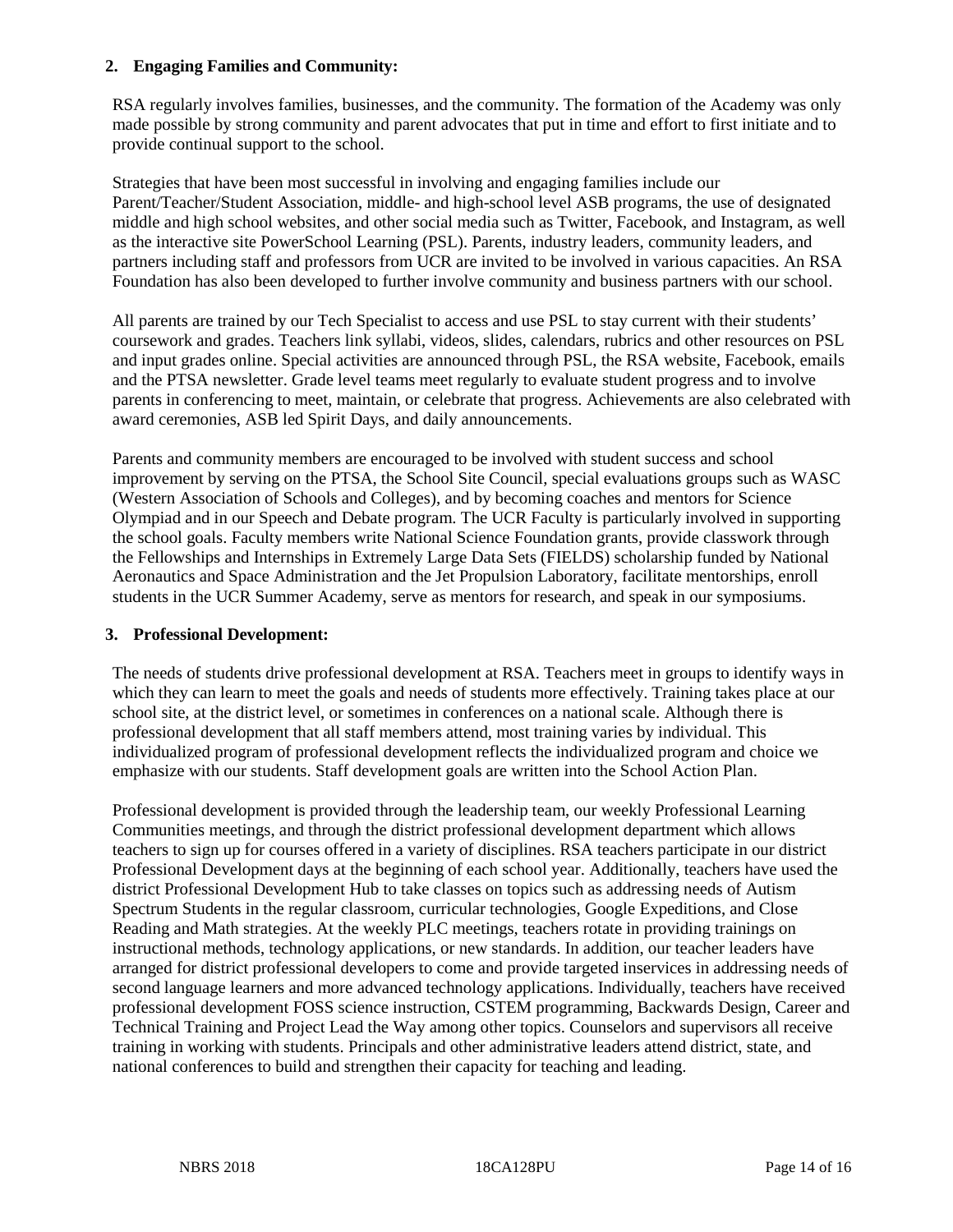## **4. School Leadership:**

The leadership philosophy at STEM is one of shared leadership. One thing that makes our school unique is the degree to which the staff plays an active role in curriculum development, master schedule creation, and budget prioritization. Our school administrative structure is traditional, but the interaction between administration and school leaders is not. Both at the middle school and the high school, each grade level team has a Team Leader. Team Leaders meet biweekly with the Principal, Assistant Principal, and Program Coordinator. While these meetings are a place to take care of "nuts and bolts" agenda items, their main purpose is on building leadership capacity. Over the years, the principal has led the leadership team through a variety of book studies focusing on leadership strategies. These have included Good to Great by Jim Collins and Strengths Based Leadership by Tom Rath and Barry Conchie. Our principal firmly believes in hiring great people and giving them the freedom to perform.

Student achievement has and will continue to be the focus for the leadership at RSA. Leaders frequently facilitate opportunities for teacher growth. Teachers mentor each other by monitoring and modeling classroom instructional practices (such as flipped instruction and Socratic seminar), spearheading teams and research projects, and providing or organizing ongoing professional development in areas identified by teachers. Team leaders also enable discussions on individual student achievement and help develop academic and behavioral plans to help students build on current skills.

Students are encouraged to take the lead in their own learning through student choice in projects and student voice in PTSA and ASB. The students at RSA have been successful using the shared leadership method. Students have excelled in academics by earning college scholarships and awards in competition, in the arts by participating in District Honor Band, Theater Groups and District Art competitions, in society and community by leading Red Cross Projects and participating in Think Tank activities to better the world.